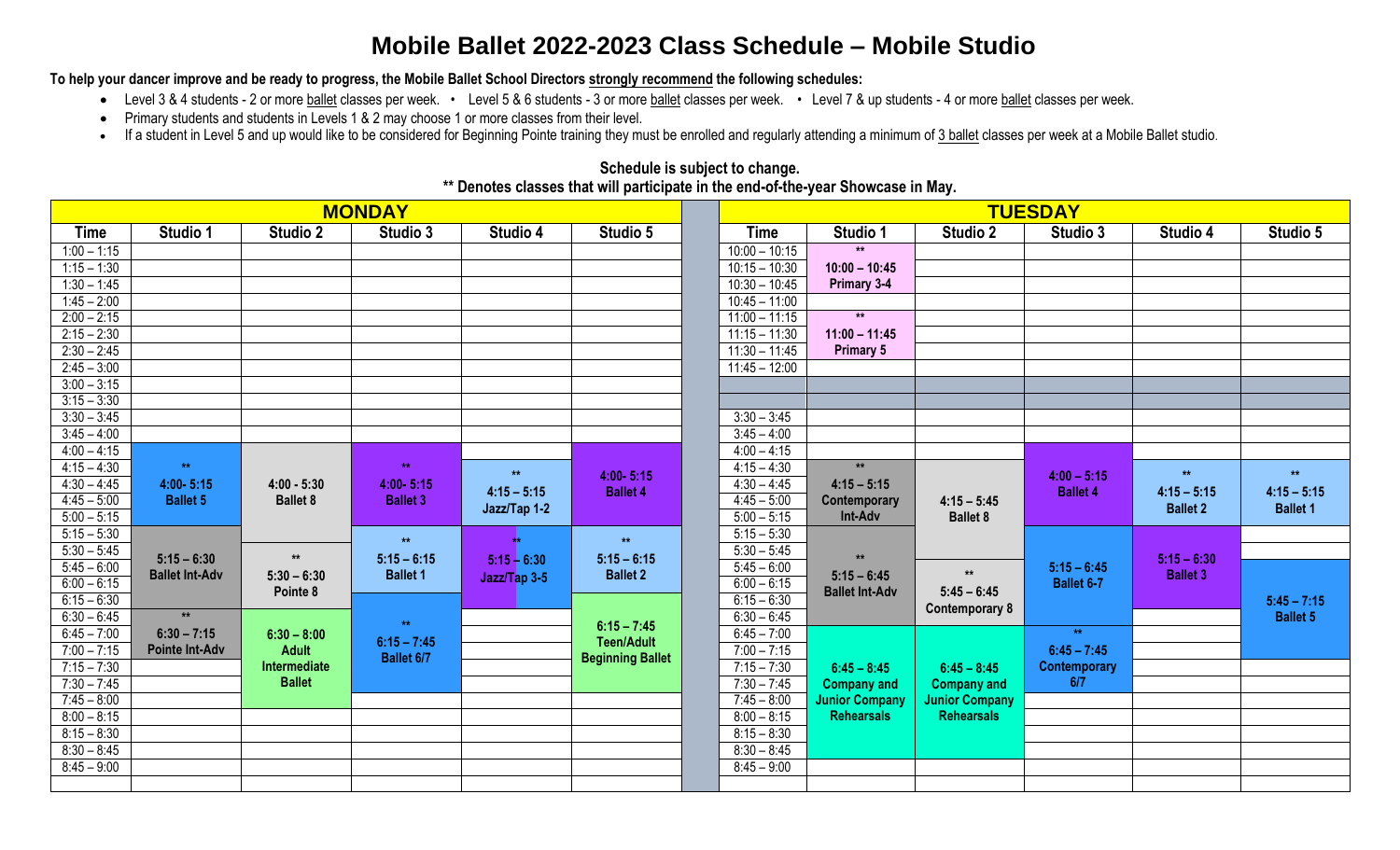## **Mobile Ballet 2022-2023 Class Schedule – Mobile Studio**

**Schedule is subject to change. \*\* Denotes classes that will participate in the end-of-the-year Showcase in May.**

| <b>WEDNESDAY</b> |                                                      |                                               |                                  |                                     |                                                  |               | <b>THURSDAY</b> |                               |                                  |                                               |                   |                 |  |
|------------------|------------------------------------------------------|-----------------------------------------------|----------------------------------|-------------------------------------|--------------------------------------------------|---------------|-----------------|-------------------------------|----------------------------------|-----------------------------------------------|-------------------|-----------------|--|
| <b>Time</b>      | Studio 1                                             | Studio 2                                      | Studio 3                         | Studio 4                            | Studio 5                                         |               | <b>Time</b>     | Studio 1                      | Studio 2                         | Studio 3                                      | Studio 4          | Studio 5        |  |
| $1:00 - 1:15$    |                                                      |                                               |                                  |                                     |                                                  |               | $1:00 - 1:15$   |                               |                                  |                                               |                   |                 |  |
| $1:15 - 1:30$    | $1:00 - 3:30$<br><b>Academy</b>                      |                                               |                                  |                                     |                                                  |               | $1:15 - 1:30$   |                               |                                  |                                               |                   |                 |  |
| $1:30 - 1:45$    |                                                      |                                               |                                  |                                     |                                                  |               | $1:30 - 1:45$   |                               |                                  |                                               |                   |                 |  |
| $1:45 - 2:00$    |                                                      |                                               |                                  |                                     |                                                  |               | $1:45 - 2:00$   |                               |                                  |                                               |                   |                 |  |
| $2:00 - 2:15$    |                                                      |                                               |                                  |                                     |                                                  |               | $2:00 - 2:15$   | $1:00 - 3:30$                 |                                  |                                               |                   |                 |  |
| $2:15 - 2:30$    |                                                      |                                               |                                  |                                     |                                                  |               | $2:15 - 2:30$   | <b>Academy</b>                |                                  |                                               |                   |                 |  |
| $2:30 - 2:45$    |                                                      |                                               |                                  |                                     |                                                  |               | $2:30 - 2:45$   |                               |                                  |                                               |                   |                 |  |
| $2:45 - 3:00$    |                                                      |                                               |                                  |                                     |                                                  |               | $2:45 - 3:00$   |                               |                                  |                                               |                   |                 |  |
| $3:00 - 3:15$    |                                                      |                                               |                                  |                                     |                                                  |               | $3:00 - 3:15$   |                               |                                  |                                               |                   |                 |  |
| $3:15 - 3:30$    |                                                      |                                               |                                  |                                     |                                                  |               | $3:15 - 3:30$   |                               |                                  |                                               |                   |                 |  |
| $3:30 - 3:45$    |                                                      |                                               |                                  |                                     |                                                  |               | $3:30 - 3:45$   |                               |                                  |                                               |                   |                 |  |
| $3:45 - 4:00$    |                                                      |                                               |                                  |                                     |                                                  |               | $3:45 - 4:00$   |                               |                                  |                                               | $\overline{\ast}$ |                 |  |
| $4:00 - 4:15$    |                                                      |                                               | $4:00 - 5:15$<br><b>Ballet 3</b> | $**$<br>$4:15 - 5:15$<br>*Tap 6-Adv | $\star\star$<br>$4:00 - 5:15$<br><b>Ballet 4</b> | $4:15 - 4:30$ | $4:00 - 4:15$   |                               |                                  |                                               | $3:45 - 4:30$     |                 |  |
| $4:15 - 4:30$    |                                                      | $4:00 - 5:15$                                 |                                  |                                     |                                                  |               | $**$            |                               |                                  | Primary 3-4                                   |                   |                 |  |
| $4:30 - 4:45$    |                                                      | <b>Ballet 5</b>                               |                                  |                                     |                                                  |               | $4:30 - 4:45$   | $4:15 - 5:15$<br>Jazz Int-Adv | $4:00 - 5:30$<br><b>Ballet 8</b> | $4:15 - 5:30$<br><b>Ballet 6/7</b>            |                   | $**$            |  |
| $4:45 - 5:00$    |                                                      |                                               |                                  |                                     |                                                  |               | $4:45 - 5:00$   |                               |                                  |                                               | $\star\star$      | $4:30 - 5:30$   |  |
| $5:00 - 5:15$    |                                                      |                                               |                                  |                                     |                                                  |               | $5:00 - 5:15$   |                               |                                  |                                               | $4:45 - 5:30$     | <b>Ballet 1</b> |  |
| $5:15 - 5:30$    |                                                      |                                               |                                  | $\star\star$                        | $\star\star$                                     |               | $5:15 - 5:30$   |                               |                                  |                                               | <b>Primary 5</b>  |                 |  |
| $5:30 - 5:45$    |                                                      | $**$                                          |                                  | $5:15 - 6:15$                       | $5:15 - 6:15$                                    |               | $5:30 - 5:45$   |                               |                                  | $**$                                          |                   | $**$            |  |
| $5:45 - 6:00$    | $5:15 - 6:45$                                        | $5:15 - 6:45$                                 | $5:15 - 6:45$                    | <b>Contemporary 3-5</b>             | <b>Ballet 2</b>                                  |               | $5:45 - 6:00$   | $5:15 - 6:45$                 | $5:30 - 6:45$                    | $5:30 - 6:30$                                 | $5:30 - 6:45$     | $5:30 - 6:30$   |  |
| $6:00 - 6:15$    | <b>Ballet Int-Adv</b>                                | <b>Ballet 8</b>                               | <b>Ballet 6/7</b>                | $6:15 - 7:45$<br><b>Teen/Adult</b>  |                                                  |               | $6:00 - 6:15$   | <b>Ballet Int-Adv</b>         | <b>Ballet 5</b>                  | <b>Beginning Pointe</b><br>6/7                | <b>Ballet 4</b>   | Jazz 8          |  |
| $6:15 - 6:30$    |                                                      |                                               |                                  |                                     |                                                  |               | $6:15 - 6:30$   |                               |                                  |                                               |                   |                 |  |
| $6:30 - 6:45$    |                                                      |                                               |                                  |                                     |                                                  |               | $6:30 - 6:45$   |                               |                                  |                                               |                   | $**$            |  |
| $6:45 - 7:00$    |                                                      |                                               |                                  |                                     |                                                  |               | $6:45 - 7:00$   |                               |                                  | $6:30 - 8:00$                                 |                   | $6:30 - 7:30$   |  |
| $7:00 - 7:15$    |                                                      |                                               |                                  | <b>Beginning Ballet</b>             |                                                  |               | $7:00 - 7:15$   |                               |                                  | <b>Adult</b><br>Intermediate<br><b>Ballet</b> |                   | <b>Jazz 6-7</b> |  |
| $7:15 - 7:30$    | $6:45 - 8:45$<br><b>Company</b><br><b>Rehearsals</b> | $6:45 - 8:45$<br>Company<br><b>Rehearsals</b> |                                  |                                     |                                                  |               | $7:15 - 7:30$   |                               |                                  |                                               |                   |                 |  |
| $7:30 - 7:45$    |                                                      |                                               |                                  |                                     |                                                  |               | $7:30 - 7:45$   |                               |                                  |                                               |                   |                 |  |
| $7:45 - 8:00$    |                                                      |                                               |                                  |                                     |                                                  |               | $7:45 - 8:00$   |                               |                                  |                                               |                   |                 |  |
| $8:00 - 8:15$    |                                                      |                                               |                                  |                                     |                                                  |               | $8:00 - 8:15$   |                               |                                  |                                               |                   |                 |  |
| $8:15 - 8:30$    |                                                      |                                               |                                  |                                     |                                                  |               | $8:15 - 8:30$   |                               |                                  |                                               |                   |                 |  |
| $8:30 - 8:45$    |                                                      |                                               |                                  |                                     |                                                  |               | $8:30 - 8:45$   |                               |                                  |                                               |                   |                 |  |
| $8:45 - 9:00$    |                                                      |                                               |                                  |                                     |                                                  |               | $8:45 - 9:00$   |                               |                                  |                                               |                   |                 |  |
|                  |                                                      |                                               |                                  |                                     |                                                  |               |                 |                               |                                  |                                               |                   |                 |  |